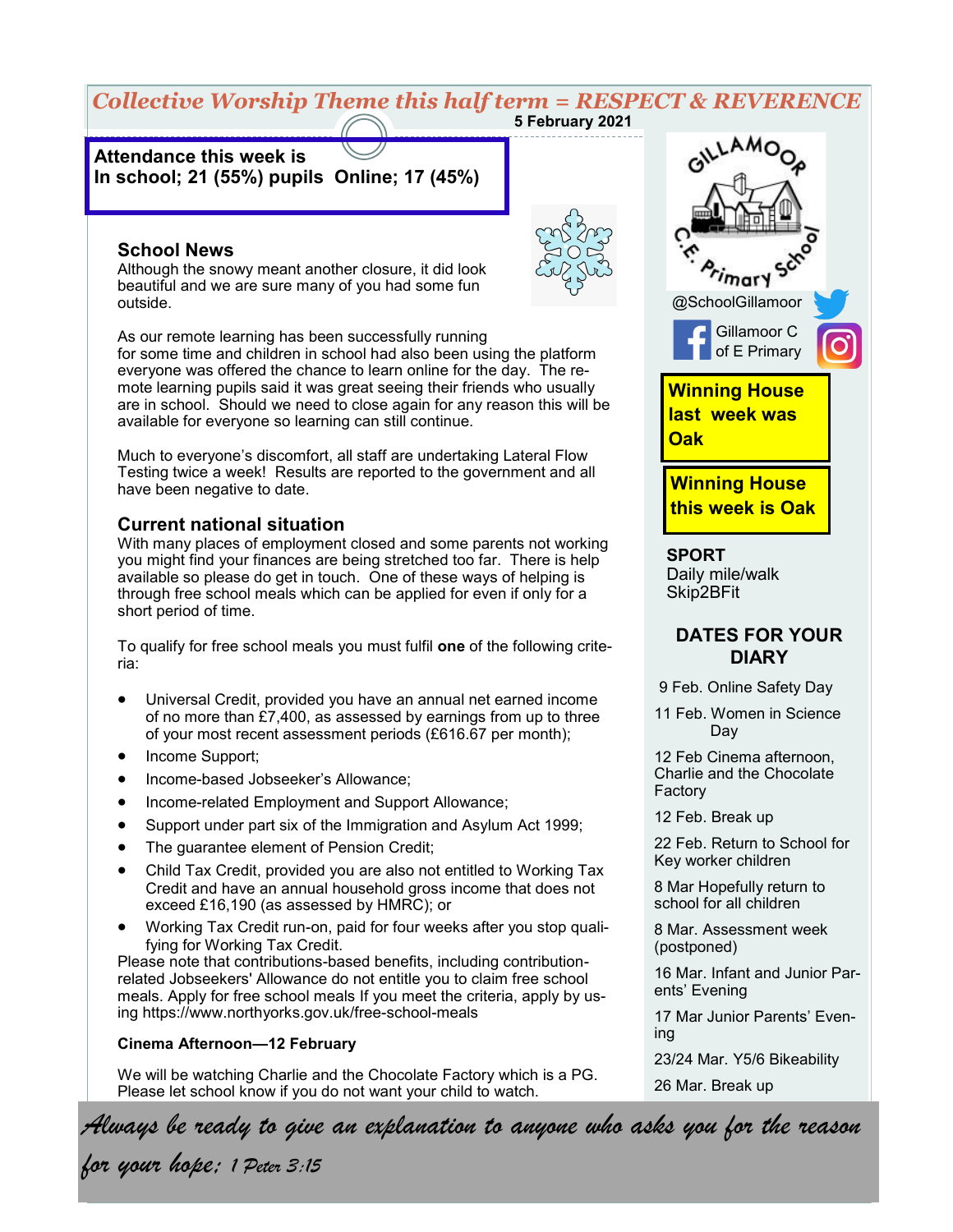# **Home learning survey**

Thank you to everyone who has completed this survey which is for parents of pupils currently learning at home. If you haven't yet done so here is the link again; [https://docs.google.com/forms/](https://docs.google.com/forms/d/1tdwDwqiVPnoe3RfG6eZX9Kuw_wfDePrVeqqa6VJcWbc/edit)

[d/1tdwDwqiVPnoe3RfG6eZX9Kuw\\_wfDePrVeqqa6VJcWbc/edit](https://docs.google.com/forms/d/1tdwDwqiVPnoe3RfG6eZX9Kuw_wfDePrVeqqa6VJcWbc/edit)

Following the responses we have loaned out more laptops and are helping people with their internet access. We are also planning more opportunities for pupils to meet both those at home and those in school. The first of these was a. whole school Celebration Worship today.



If you haven't collected your **free skipping rope** yet please pop in soon. Children in school are keeping theirs here and practising regularly. If you have a score to send in please email school. The first round of certificates were presented in Celebration Worship. This can be used for Children's University  $\blacksquare$ 



**Staff Training**

All staff completing Lateral Flow Testing twice a week.

Website consultation

Leadership Network Meeting **NYCC** 

### **School Lunches**

Week beginning 8 February is menu week 3

I